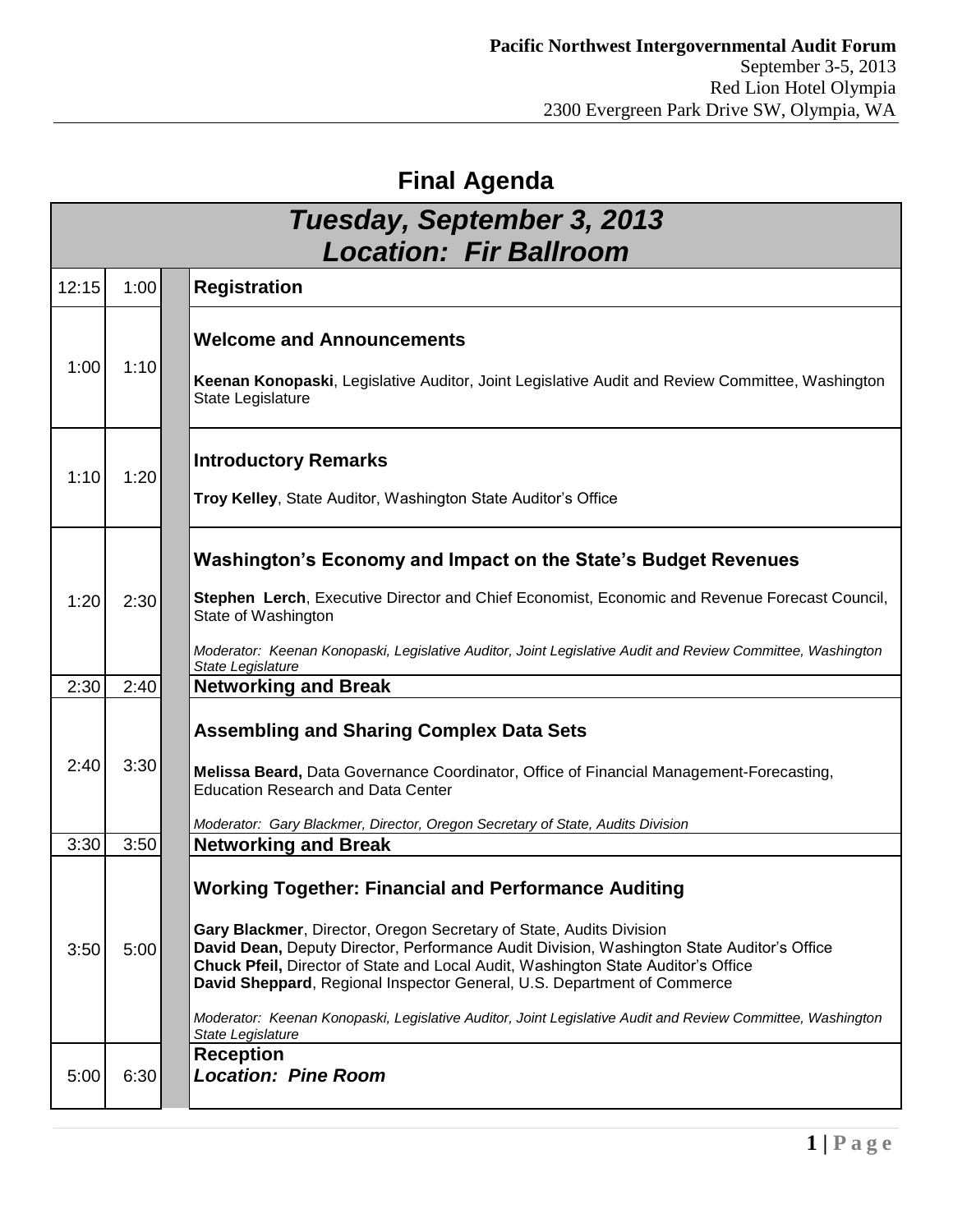## **Final Agenda**

| <b>Wednesday, September 4, 2013</b><br><b>Location: Fir Ballroom</b> |       |                                                                                                                                                                                                                                                                                                                                                                                                                           |  |  |
|----------------------------------------------------------------------|-------|---------------------------------------------------------------------------------------------------------------------------------------------------------------------------------------------------------------------------------------------------------------------------------------------------------------------------------------------------------------------------------------------------------------------------|--|--|
| 7:15                                                                 | 8:00  | Coffee, tea, and juice; Assorted pastries, muffins, and breads; Croissants &<br>bagels                                                                                                                                                                                                                                                                                                                                    |  |  |
| 8:00                                                                 | 9:10  | <b>Audible Audits: GAO's Watchdog Report Podcasts</b><br>Charles Young, Managing Director, Office of Public Affairs, U.S. Government Accountability Office<br>Moderator: Tim Schindler, Assistant Director, U.S. Government Accountability Office                                                                                                                                                                         |  |  |
| 9:10                                                                 | 9:25  | <b>Networking and Break</b>                                                                                                                                                                                                                                                                                                                                                                                               |  |  |
| 9:25                                                                 | 10:25 | Using LEAN Management to Improve Performance of State Government<br>Hollie Jensen, Enterprise Lean Consultant, Results Washington, Office of the Governor, State of<br>Washington<br>Wendy Korthuis-Smith, Director of Results Washington, Office of the Governor, State of Washington<br>Moderator: Keenan Konopaski, Legislative Auditor, Joint Legislative Audit and Review Committee, Washington<br>State Legislature |  |  |
| 10:25                                                                | 10:40 | <b>Networking and Break</b>                                                                                                                                                                                                                                                                                                                                                                                               |  |  |
| 10:40                                                                | 12:00 | Taking the Leap: Applying New Technologies to Audits and Evaluations<br>Lance McCleve, Principal Evaluator, Office of Performance Evaluations, Idaho State Legislature<br>Bryon Welch, Principal Evaluator, Office of Performance Evaluations, Idaho State Legislature<br>Moderator: David Sheppard, Regional Inspector General, U.S. Department of Commerce                                                              |  |  |
| 12:00                                                                | 1:15  | <b>Lunch Buffet</b><br><b>Location: Fir Ballroom</b>                                                                                                                                                                                                                                                                                                                                                                      |  |  |
| 1:15                                                                 | 2:20  | <b>Car Per Officer Performance Audit</b><br>Bob Thomas, Acting Deputy Auditor, King County Auditor's Office<br>Ben Thompson, Principal Management Auditor, King County Auditor's Office<br>Moderator: Suzanne Flynn, Metro Auditor, Portland, OR                                                                                                                                                                          |  |  |
| 2:20                                                                 | 2:35  | <b>Networking and Break</b>                                                                                                                                                                                                                                                                                                                                                                                               |  |  |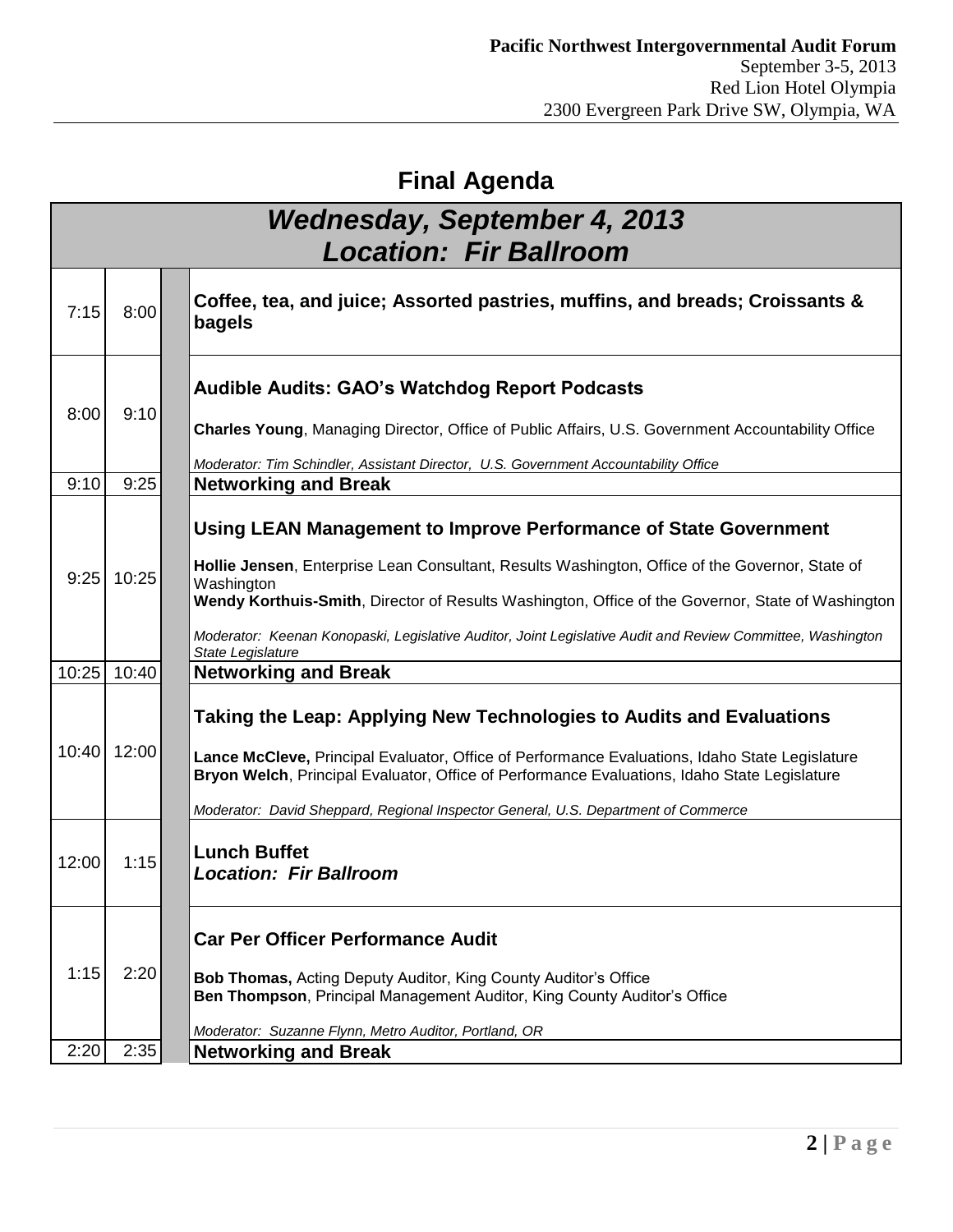## **Final Agenda**

|       |       | <b>Concurrent Sessions</b>                                                                                                                                                                                                               |  |  |  |
|-------|-------|------------------------------------------------------------------------------------------------------------------------------------------------------------------------------------------------------------------------------------------|--|--|--|
|       |       | <b>Principals' Meeting *</b><br><b>Regulatory Reform</b><br><b>Location: State Room</b>                                                                                                                                                  |  |  |  |
| 2:35  | 3:45  | Deborah Stephens, Senior Performance Auditor,<br>Washington State Auditor's Office                                                                                                                                                       |  |  |  |
|       |       | *A principal of the PNIAF is the head of a government<br>Moderator: David Dean, Deputy Director, Performance<br>organization who conduct audits<br>Audit Division, Washington State Auditor's Office                                     |  |  |  |
| 3:45  | 4:00  | <b>Networking and Break</b>                                                                                                                                                                                                              |  |  |  |
|       |       | <b>Roundtable Discussions (concurrent sessions)</b>                                                                                                                                                                                      |  |  |  |
| 4:00  | 5:00  | <b>Performance Audit</b><br><b>IT/Financial/Compliance Audit</b><br><b>Location: State Room</b><br><b>Location: Fir Ballroom</b>                                                                                                         |  |  |  |
|       |       | Moderator: Barb Hinton, Deputy Director of Quality<br>Moderator: Kelly Collins, Deputy Director of State and<br>Assurance, Washington State Auditor's Office<br>Local Audit, Washington State Auditor's Office                           |  |  |  |
|       |       | Thursday, September 5, 2013                                                                                                                                                                                                              |  |  |  |
|       |       | <b>Location: Fir Ballroom</b>                                                                                                                                                                                                            |  |  |  |
| 7:15  | 8:00  | Coffee, tea, and juice; Assorted pastries, muffins, and breads; Croissants &<br>bagels                                                                                                                                                   |  |  |  |
| 8:00  | 9:00  | How to Turn 300 Pages of Data into a 30 Page Report                                                                                                                                                                                      |  |  |  |
|       |       | Kathleen van Gelder, Communication Analyst, U.S. Government Accountability Office                                                                                                                                                        |  |  |  |
|       |       | Moderator: Tim Schindler, Assistant Director, U.S. Government Accountability Office                                                                                                                                                      |  |  |  |
| 9:00  | 10:00 | <b>Tax Expenditures</b><br>Dana Lynn, Research Analyst, Joint Legislative Audit and Review Committee, Washington State<br>Legislature<br>Justin Marlowe, Associate Professor, Faculty Director, Executive MPA, Daniel J. Evans School of |  |  |  |
|       |       | Public Affairs, University of Washington<br>Mary Welsh, Research Analyst, Joint Legislative Audit and Review Committee, Washington State<br>Legislature                                                                                  |  |  |  |
|       |       | Moderator: Keenan Konopaski, Legislative Auditor, Joint Legislative Audit and Review Committee, Washington<br>State Legislature                                                                                                          |  |  |  |
| 10:00 | 10:10 | <b>Networking and Break</b>                                                                                                                                                                                                              |  |  |  |